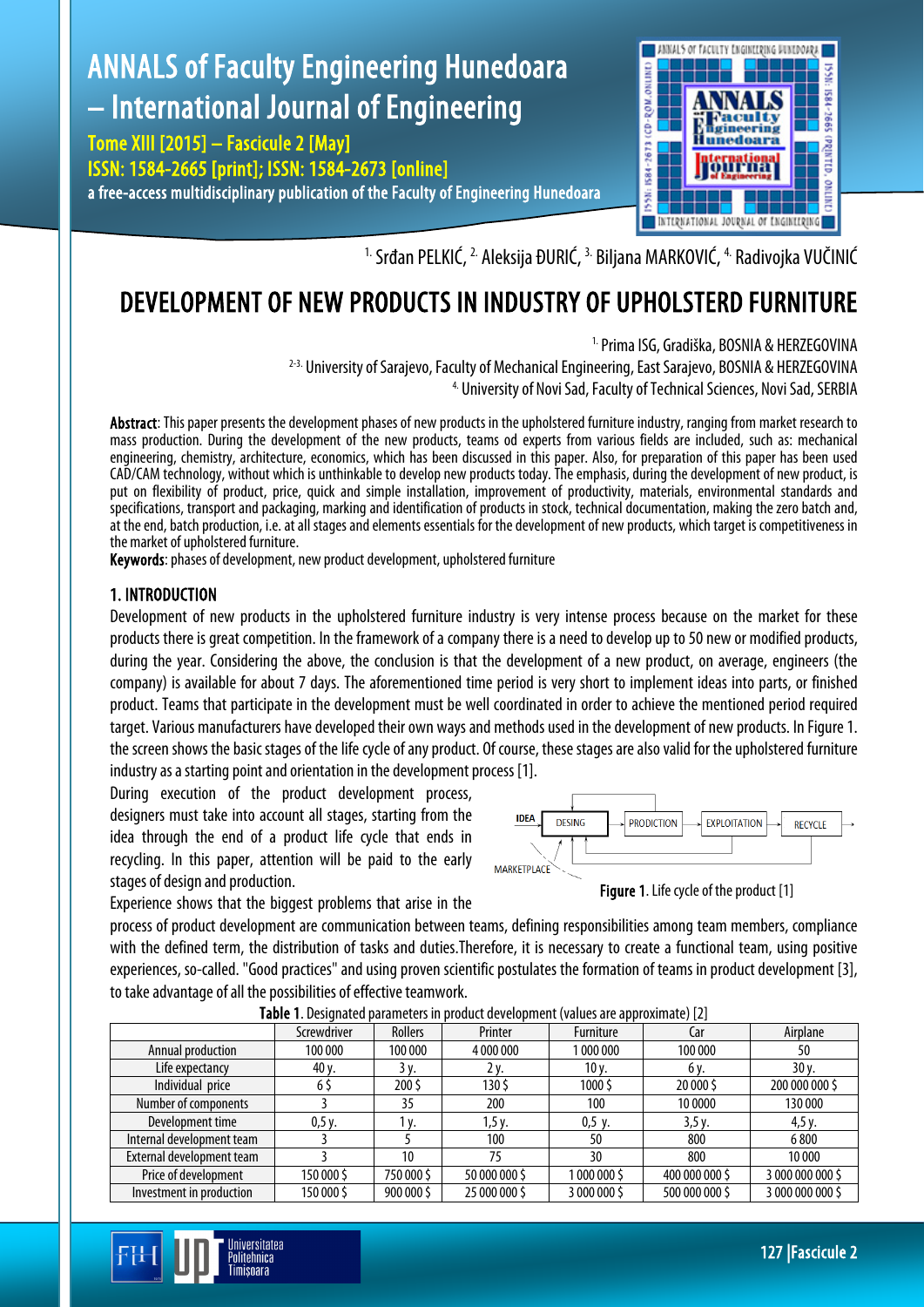Table 2 shows the specific parameters involved in the development of new products for different types of products, from the simplest to the most complex. It should be noted that the examples presented here are related to the brand-new products, where new materials were used, working principles, ways of making ... [2].

# 2. NEW PRODUCT DEVELOPMENT PROCESS (FURNITURE)

New product development process is presented through a concrete example made in a factory of upholstered furniture. At issue is product development (corner sets) for foreign market, the group of potential buyers from 30 to 50 years, from the middle price group, which means that the factory selling price should revolve around 1000 km and the product should look in line with modern



trends. Figure 2 shows a diagram of the initial phase of development, where it forms a look, approximate price and oversized dimensions. The specificity of developing new products, in the field of furniture, it is in strict track of the market, up to the level of individual wishes of customers, which is reflected in the formation of the selling price of the product, which also constitutes the financial framework of the development costs.

The tasks of each of the participants in this phase of product development are defined and known as : the appearance of the product takes care of a team of designers, their design basis are the information obtained from the teams of sales, marketing and development teams (more teams). The verification team for sketches who was created by designers

Figure 2. Algorithm initial stages of development [4]

consists of one member from each of the development team. They determine the approximate price, prescribing oversized dimensions, making allowance, in much the product can not be physically realized. Only when they agree and make a brief specification, sketch with basic information is shared by every development team.

## 3. THE STRUCTURE WORK OF DEVELOPMENT TEAMS

The structure of the development team consists experts from various fields. Mechanical engineers are dealing with the development of wooden structure, team upholstery is made of textile engineers, while for the sponge are combined teams in charge, textile and mechanical engineers. These are still teams for the procurement of materials, certification materials, if the material is first used, as well as teams for packaging and transport of finished products. Figure 3 shows the algorithm of functioning of the aforementioned teams, with correlated amongst each other. This interdependence product development, in the upholstered furniture industry, occurred as result of years of research and experience in this area and includes:

- Ξ Market research,
- Ξ Preparation of preliminary design sketches,
- Ξ Customize products price categories,
- Ξ Machine and operations which will realize the product,
- Ξ FEM analysis of wooden structures, in order to meet European standards regarding capacity,
- Ξ Packaging, labeling and transportation of products,
- Development of technical and other supporting documentation,
- Creating a zero-series and entry into serial production.

## 4. DEVELOPMENT OF WOODEN STRUCTURE

Development of wooden constructions is one of the most important stages in development. A well-crafted wooden structure must be suitable for installation, upholstery and, of course, must be realizable in serial production. Figure 4 shows the detailed pattern of development wooden constructions. Due to the volume of work has not been possible to show all the other stages of development. The development team who is engaged in elaborate wooden construction makes up to 5 people. Led by a team leader who manage the team and maintain communication with other teams. It is necessary to have good communication among teams to get to the end, when it comes to product assembly, which could easily be complete. Constructors wooden structures must pay special attention to the following items: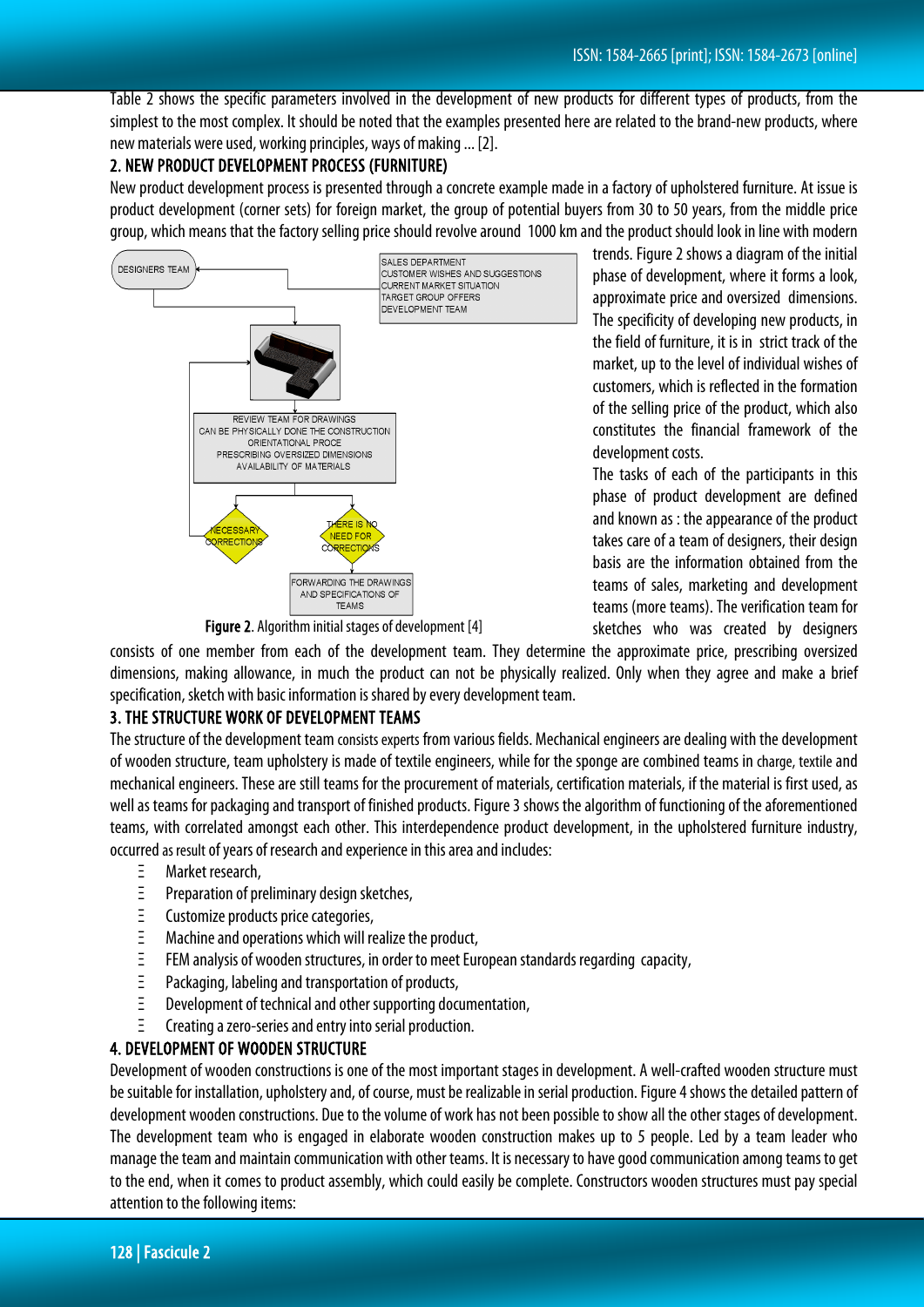- Ξ The product must have a minimum load of 80 kg on an area of 0.5 m2.
- Ξ As small as possible total weight of the set (82% of the mass is the mass of wooden structures)
- Ξ Set must be flexible (according to customer left or right)
- Ξ Coupling elements (klamer, screws, hooks) must not protrude from the tree,
- Ξ In collaboration with a team that deals with materials prescribe adequate protection of wood,
- Ξ Using some other materials, mainly plastics, where this is possible.

All this means that teams can not work independently of one another, there is a maximum and constant communication and conditioning from the early beginning of the work in one team, finishing second operation and exchange of information. In addition, the design ideas are not totally free, open, although it may seem so from the outside, but there are conditioned entry requirements, formed on the basis of customers' wishes (flexibility, choice of materials, the use of lighter materials, price, the age of customers .....).



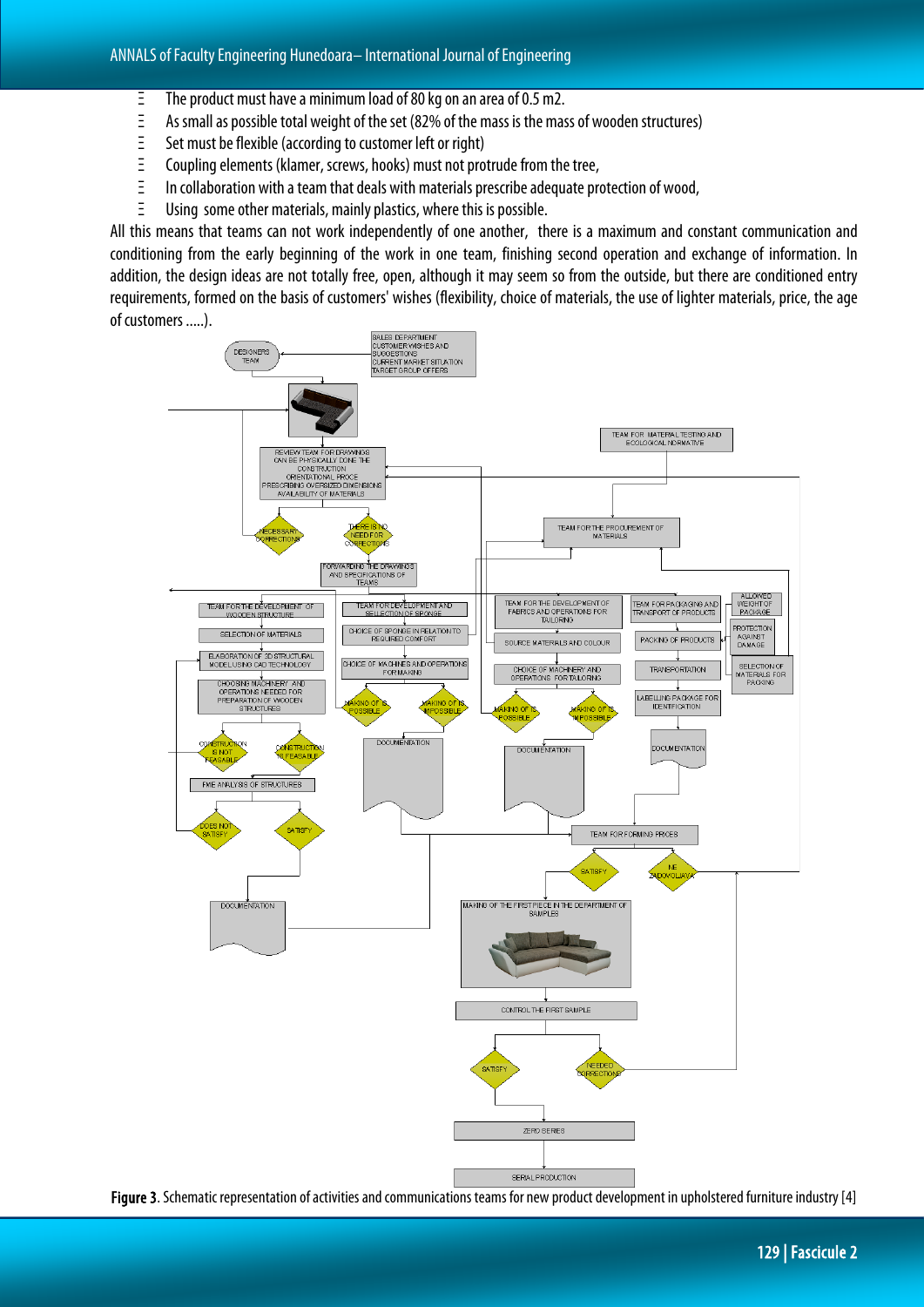

## 5. UNIFICATION OF THE TOTAL PRODUCT

When all phases of product development are realized, next approach is preparation of technical documentation. Each team operates separately the documentation, it must contain drawings, descriptions, specifications and so on. When the technical documentation is complete and final passes shall be forwarded to the department of samples, which accordingly is made the first piece, as can be seen in the diagram (Figure 3). Figure 5 shows the phase of unifying the product in a final whole.

After making the first pieces shall be made possible corrections in order to redress irregularities that were observed during the preparation of the first piece, and then the product should be released in the zero series. Zero series is primarily used to confirm a way of making the product prior for making a decision on the introduction of the product into production. In practice, it often happens that the Department of samples makes the first piece without any major difficulties, and later, in the zero series, it turns out that some operations are too demanding or time-consuming. Thus, the zero set is used for adjustment of the product serial production, in order to correct the identified deficiencies and to prepare the product for mass production.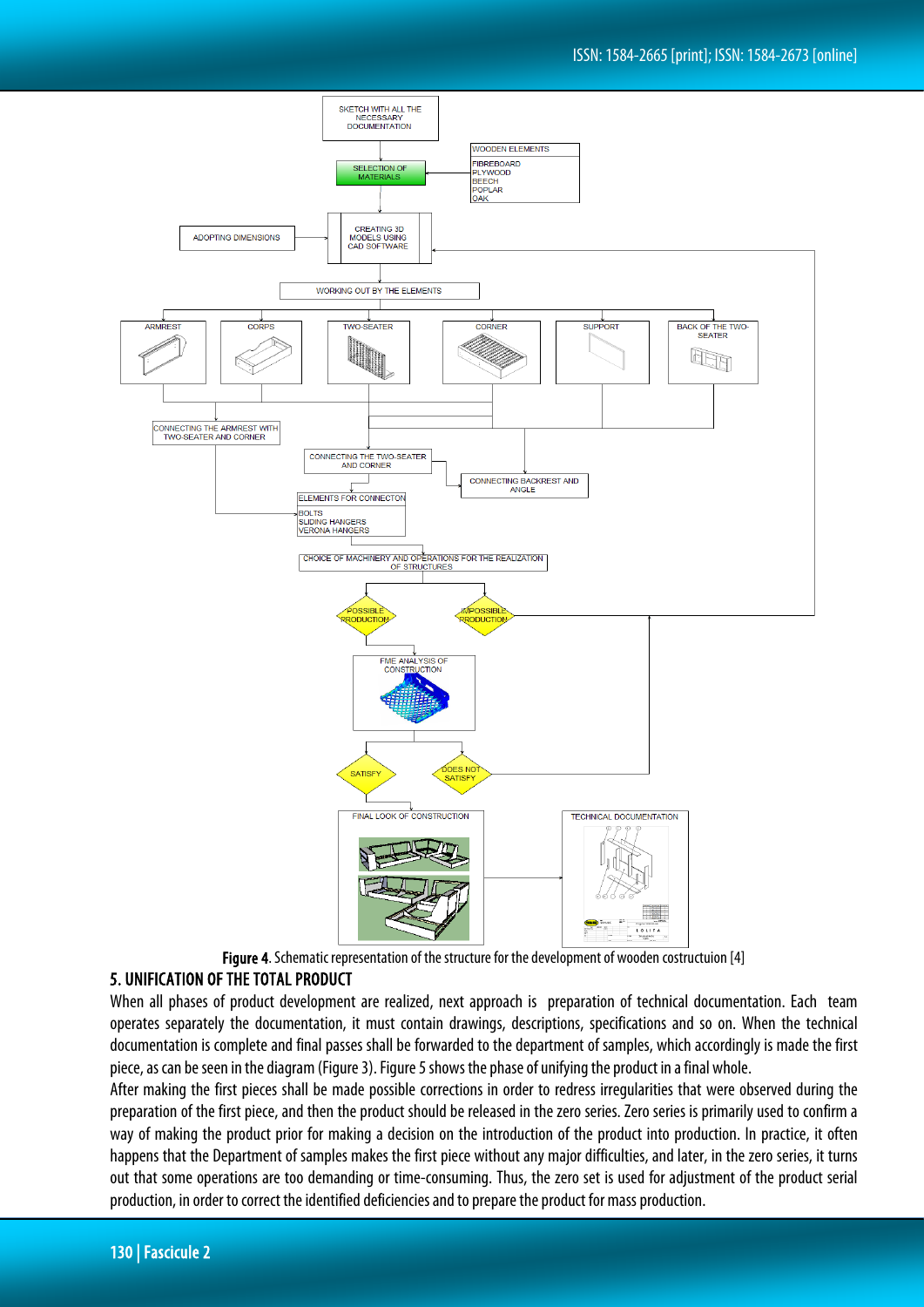

The next step is assembly-disassembly, packaging, labeling and transportation of the finished product. Installation and removal must be simple, ie the manual giude to mount the the product should be simple and easy, allowing the customer independently mounting. The packaging must be well designed how the product will not be damaged during transportation, also each package must be marked with the unique identification number, as the product would not have come to the wrong place (incorrect loading, the possibility that the product losses in the stock of finished goods, etc.). Also, because of the specificity of the materials used for making furniture, possibility of physical

Figure 5. Unification of the total product

damage, material sensitivity to external influences (heat, humidity, dust, ...), the method of packaging, labeling, instructions for transport, the markings on the packaging also represent the specificity of this type of product. Figure 6 shows the scheme for packaging and identification of the final product.



Figure 6. Scheme for packaging and identification of the finished product

#### 6. CONCLUSIONS

Product development in the upholstered furniture industry takes place through all stages of development, similar to the engineering industry. The specialty product development in this area is the design of the product, which is very intense, because all phases are taking place in a very short period of time, and the possibility of errors must be kept to a minimum. Also, the specificity is reflected in the way of teamwork, through the formation of highly specialized teams, but also a way of forming a team for verification sketches, with representatives from all teams participating in the development. The biggest problems arise in the communication between the teams' rivalry '', as well as defining the responsibilities of its members and the entire team, which is largely solved by forming algorithm shown in figure 3. The development of upholstered furniture industry lies in the standardization of certain operations and elements, which would, in this particular case, it might apply to the following activities: